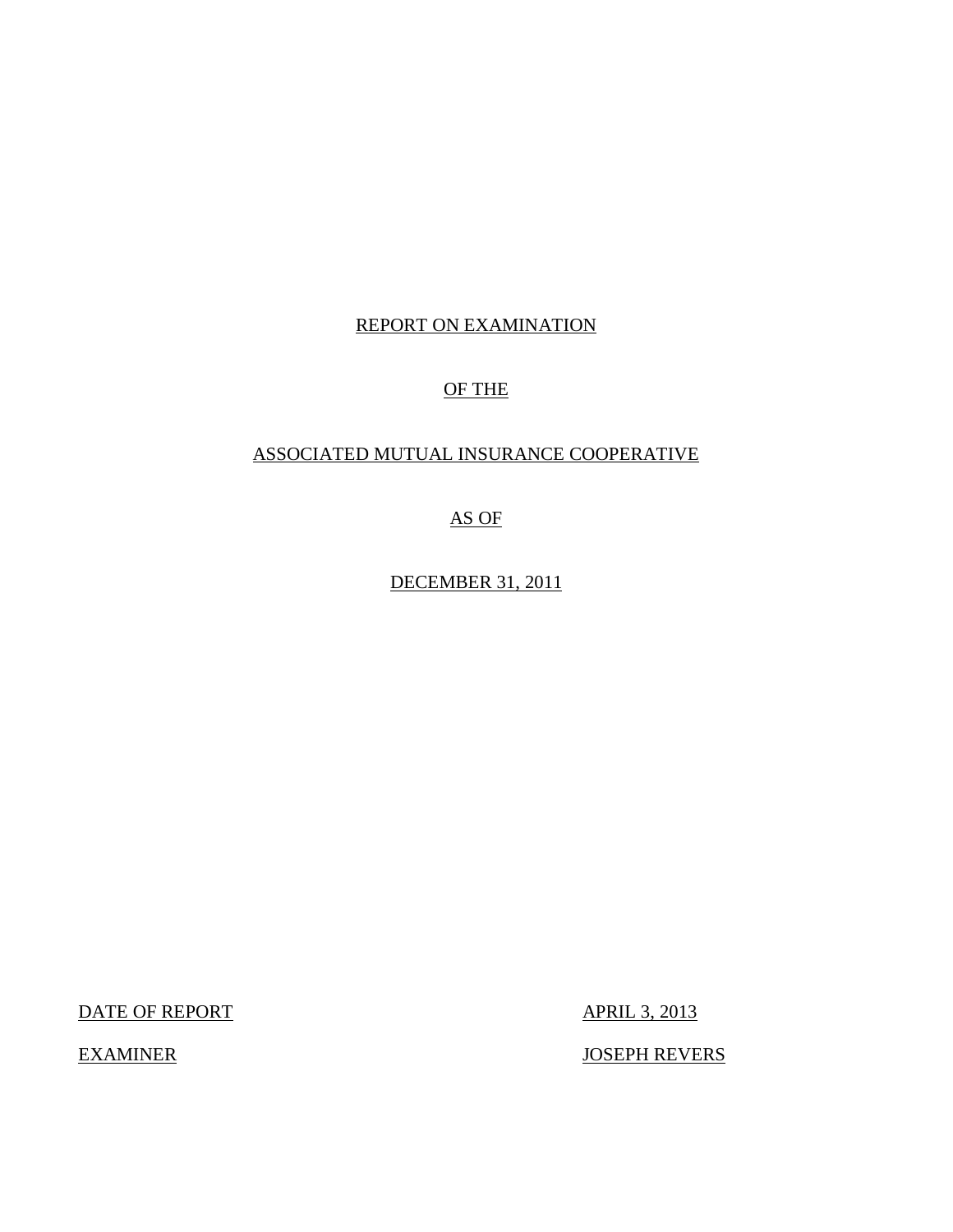# TABLE OF CONTENTS

## ITEM NO. PAGE NO.

|    | Scope of examination                                                                                                                                             | $\overline{2}$             |
|----|------------------------------------------------------------------------------------------------------------------------------------------------------------------|----------------------------|
| 2. | <b>Description of Company</b>                                                                                                                                    | 3                          |
|    | A. Management<br>B. Territory and plan of operation<br>C. Reinsurance<br>D. Holding company system<br>E. Significant operating ratios<br>F. Accounts and records | 3<br>4<br>6<br>7<br>8<br>8 |
| 3. | <b>Financial Statements</b>                                                                                                                                      | 9                          |
|    | A. Balance sheet<br>B. Statement of income                                                                                                                       | 9<br>10                    |
| 4. | Losses and loss adjustment expenses                                                                                                                              | 11                         |
| 5. | Compliance with prior report on examination                                                                                                                      | 12                         |
| 6. | Summary of comments and recommendations                                                                                                                          | 13                         |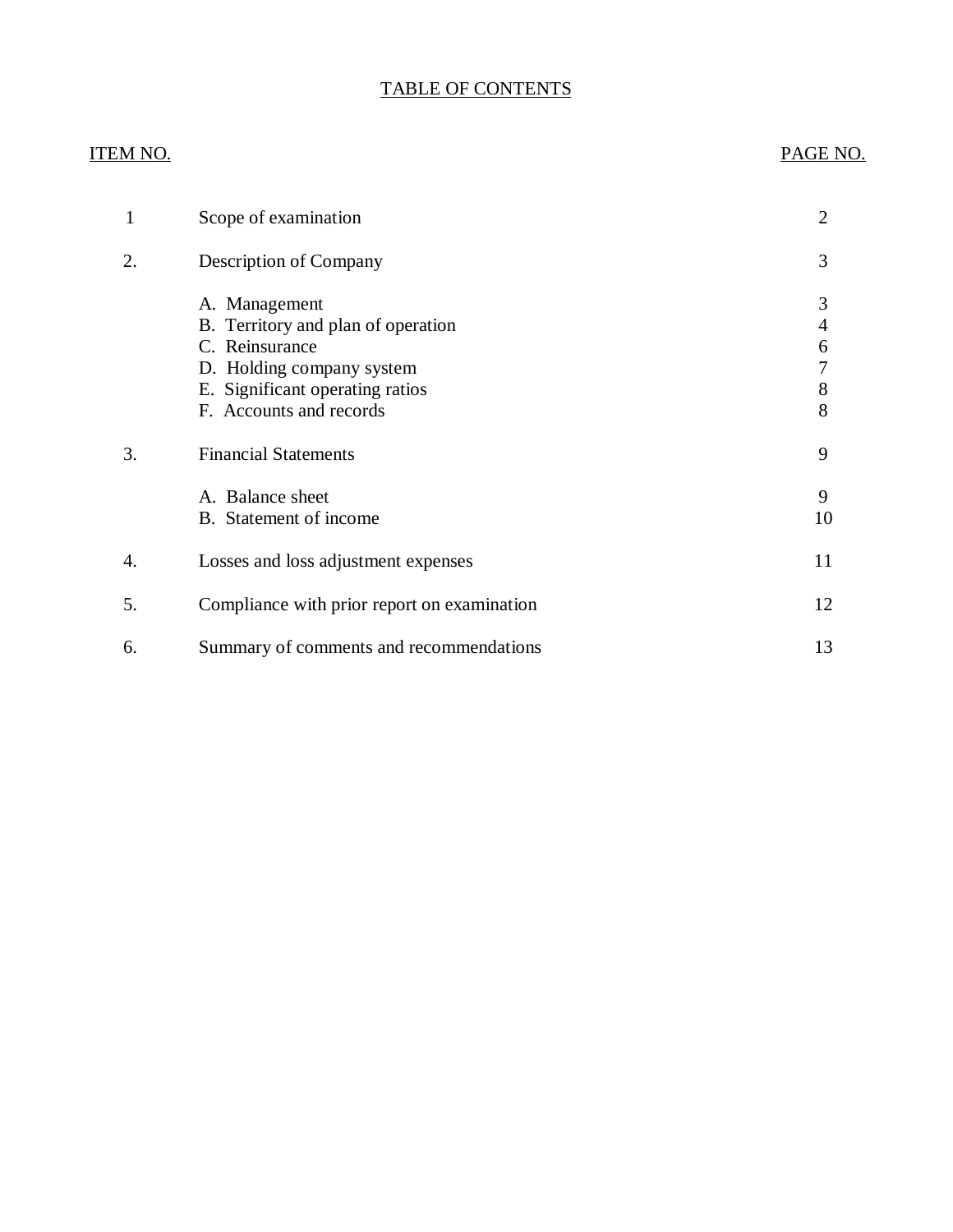

# NEW YORK STATE *DEPARTMENTof*  FINANCIAL SERVICES

Andrew M. Cuomo **Benjamin M. Lawsky** Governor Superintendent Superintendent Superintendent Superintendent Superintendent Superintendent Superintendent

April 3, 2013

Honorable Benjamin M. Lawsky Superintendent of Financial Services Albany, New York 12257

Sir:

Pursuant to the requirements of the New York Insurance Law, and in compliance with the instructions contained in Appointment Number 30871 dated August 3, 2012, attached hereto, I have made an examination into the condition and affairs of Associated Mutual Insurance Cooperative as of December 31, 2011, and submit the following report thereon.

Wherever the designation "the Company" appears herein without qualification, it should be understood to indicate Associated Mutual Insurance Cooperative.

Wherever the term "Department" appears herein without qualification, it should be understood to mean the New York State Department of Financial Services.

The examination was conducted at the Company's administrative office located at 39 Broadway, Woodridge, NY 12789.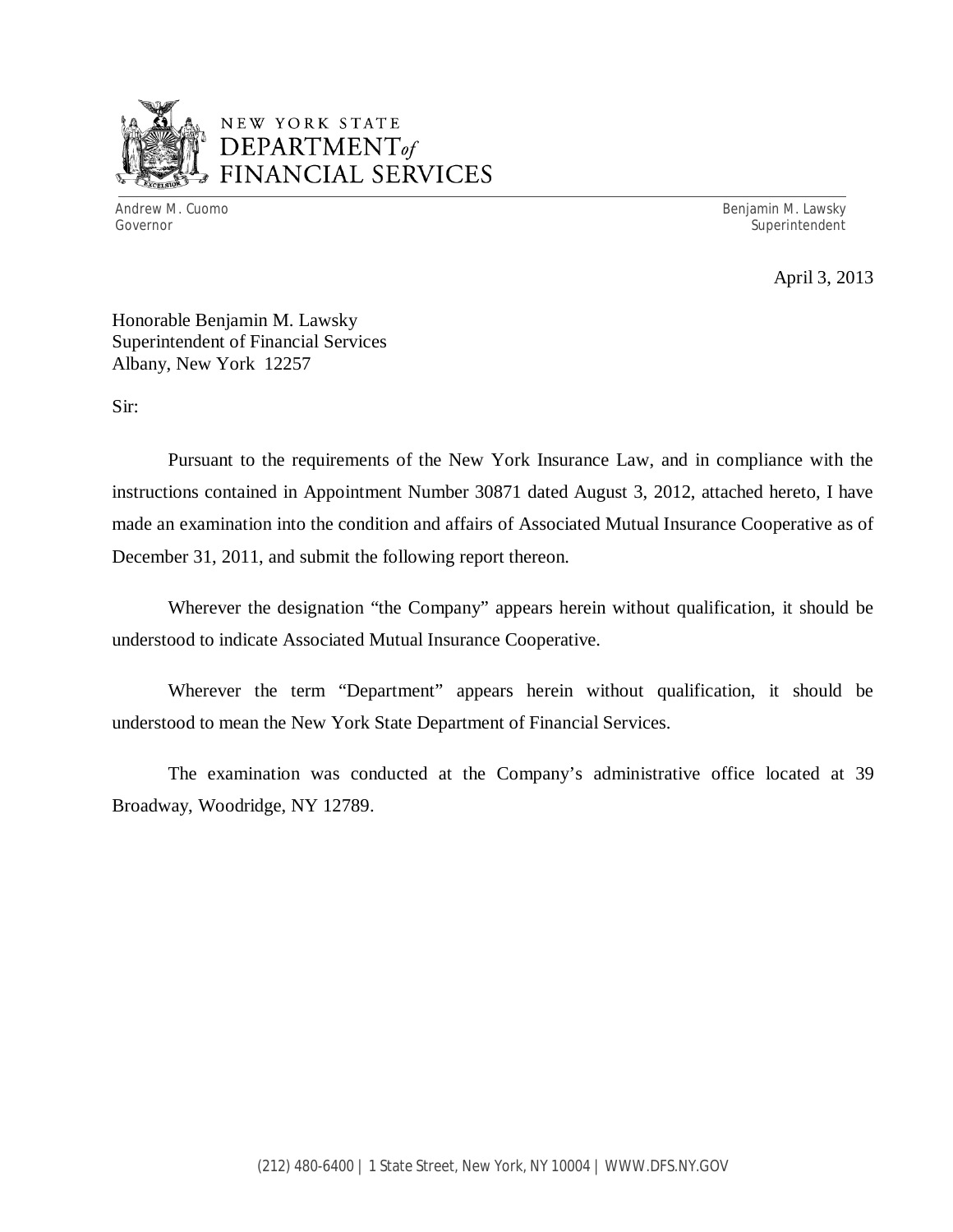#### 1. SCOPE OF EXAMINATION

<span id="page-3-0"></span>The Department has performed an individual examination of the Company*,* a single-state insurer. The previous examination was conducted as of December 31, 2006. This examination covered the five-year period from January 1, 2007 through December 31, 2011. Transactions occurring subsequent to this period were reviewed where deemed appropriate by the examiner.

This examination was conducted in accordance with the National Association of Insurance Commissioners ("NAIC") Financial Condition Examiners Handbook ("Handbook"), which requires that we plan and perform the examination to evaluate the financial condition and identify prospective risks of the Company by obtaining information about the Company including corporate governance, identifying and assessing inherent risks within the Company and evaluating system controls and procedures used to mitigate those risks. This examination also includes assessing the principles used and significant estimates made by management, as well as evaluating the overall financial statement presentation, management's compliance with Statutory Accounting Principles and annual statement instructions when applicable to domestic state regulations.

All financially significant accounts and activities of the Company were considered in accordance with the risk-focused examination process. The examiners also relied upon audit work performed by the Company's independent public accountants when appropriate.

This examination report includes a summary of significant findings for the following items as called for in the Handbook:

> Significant subsequent events Company history Management and control Fidelity bonds and other insurance Territory and plan of operation Growth of Company Loss experience Reinsurance Accounts and records Statutory deposits Financial statements Summary of recommendations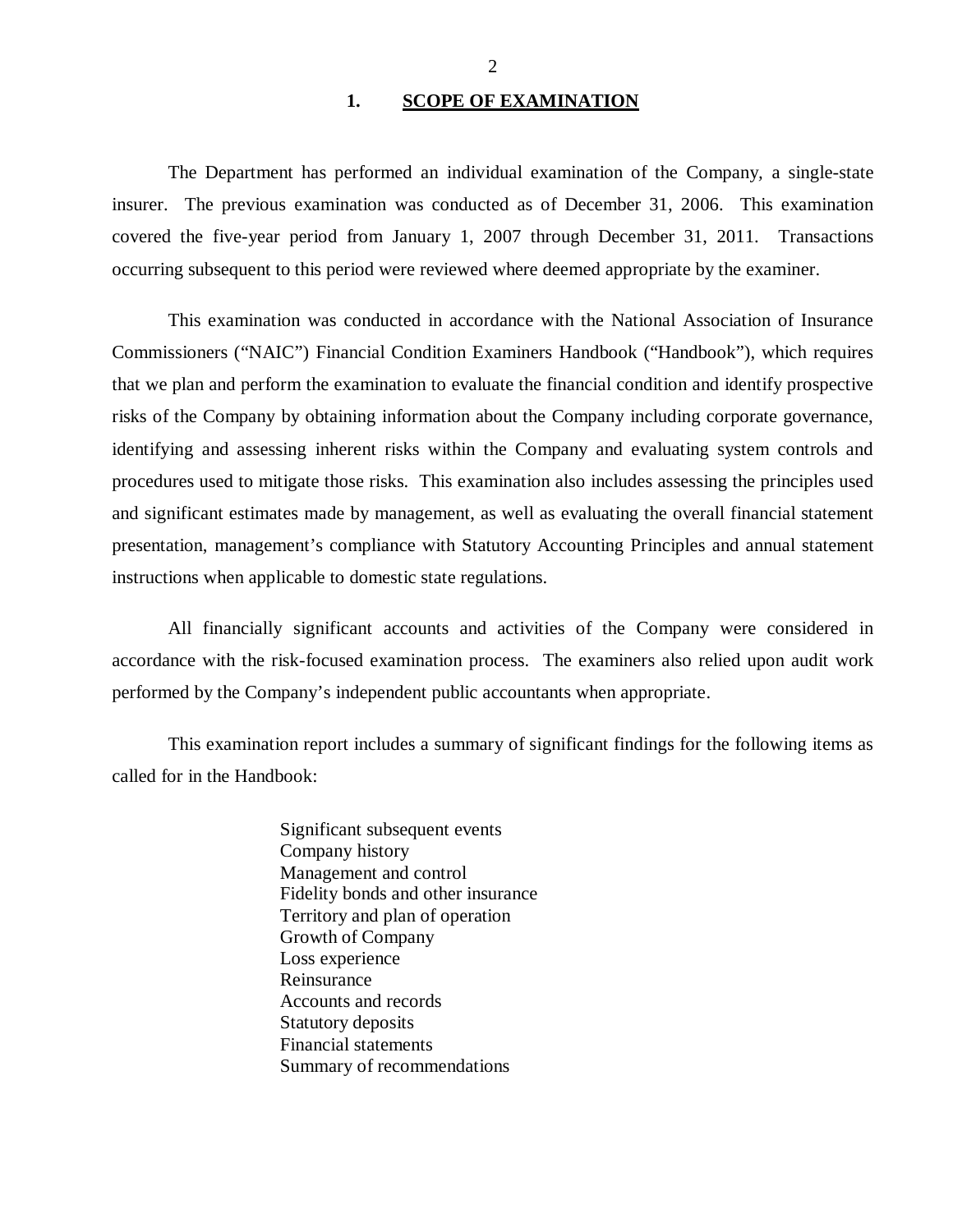<span id="page-4-0"></span>A review was also made to ascertain what action was taken by the Company with regard to comments and recommendations contained in the prior report on examination.

This report on examination is confined to financial statements and comments on those matters that involve departures from laws, regulations or rules, or that are deemed to require explanation or description.

#### **2. DESCRIPTION OF COMPANY**

The Associated Mutual Insurance Cooperative of Woodridge, New York was the surviving company of five closely related cooperatives. These Companies were under the same management and were simultaneously consolidated and converted into a mutual fire insurance company on January 1, 1971 upon meeting the requirements of Sections 6629 and 7306 of the New York Insurance Law. The first of the five cooperatives, known collectively as the Associated Cooperative Fire Insurance Companies of Sullivan and Adjoining Counties, began operations in 1913. The other cooperatives were organized later to enlarge their capacity to meet the growing requirements of their members.

On January 1, 1997, upon meeting the requirements of Section 7306-a of the New York Insurance Law, the Company simultaneously reconverted into an assessment cooperative corporation, and then into an advance premium cooperative property/casualty insurance corporation. Also, on January 1, 1997, the name of the corporation was changed to the Associated Mutual Insurance Cooperative, with a new license issued to do property/casualty insurance business in the state of New York.

#### A. Management

Pursuant to the Company's charter and by-laws, management of the Company is vested in a board of directors consisting of not less than seven nor more than fifteen members. The board meets 10 times during each calendar year, thereby complying with Section 6624(b) of the New York Insurance Law. At December 31, 2011, the board of directors was comprised of the following nine members: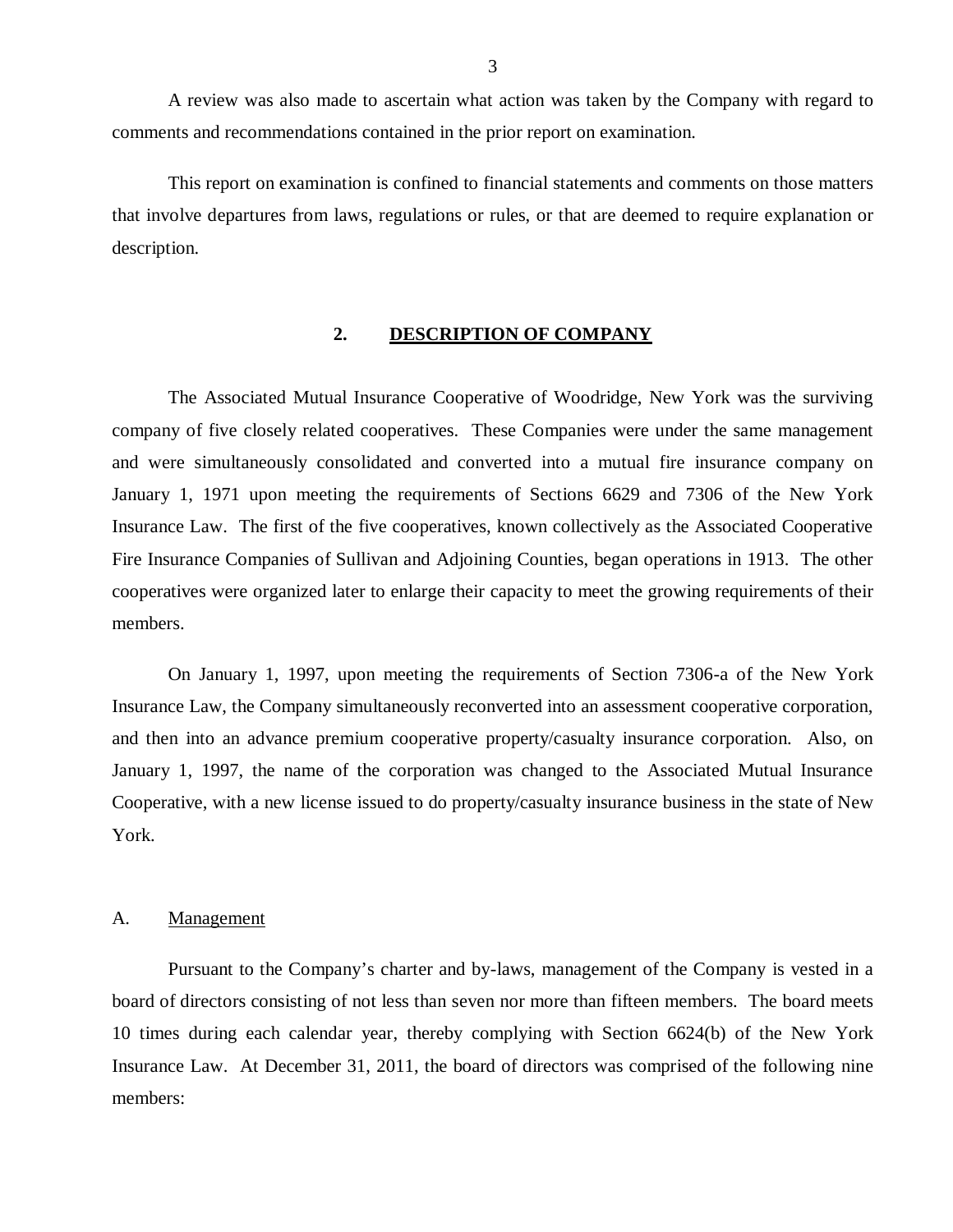William Kevin Kerrigan Katonah, NY

Irwin Robert Gitlin Liberty, NY

Herman Rosh Liberty, NY

Gary Bayard Bowers Narrowsburg, NY

Robert Leonard Kaplan Woodridge, NY

Zane Alan Morganstein Monticello, NY

Marvin Stanley Rappaport Forestburgh, NY

Daniel Berkowicz Loch Sheldrake, NY

David Levitz Grahamsville, NY

<span id="page-5-0"></span>Name and Residence Principal Business Affiliation

Attorney,

CPA, Cooperative Federal Credit Union

Insurance Agent,

Vice-President Finance, Associated Mutual Insurance Cooperative

Poultry Farmer, Cooperative Federal Credit Union

President and Chief Executive Officer, Associated Mutual Insurance Cooperative

Chief of Staff, National Director of the Anti-Defamation League

Executive Director, Cooperative Federal Credit Union

Retired Farmer

A review of the minutes of the board of directors' meetings held during the examination period indicated that the meetings were generally well attended and each board member had an acceptable record of attendance.

As of December 31, 2011, the principal officers of the Company were as follows:

Name Title Zane Alan Morganstein President Robert Leonard Kaplan Secretary Irwin Robert Gitlin Chairman

Gary Bayard Bowers Vice-President Finance

#### B. Territory and Plan of Operation

As of December 31, 2011, the Company was licensed to write business in New York only.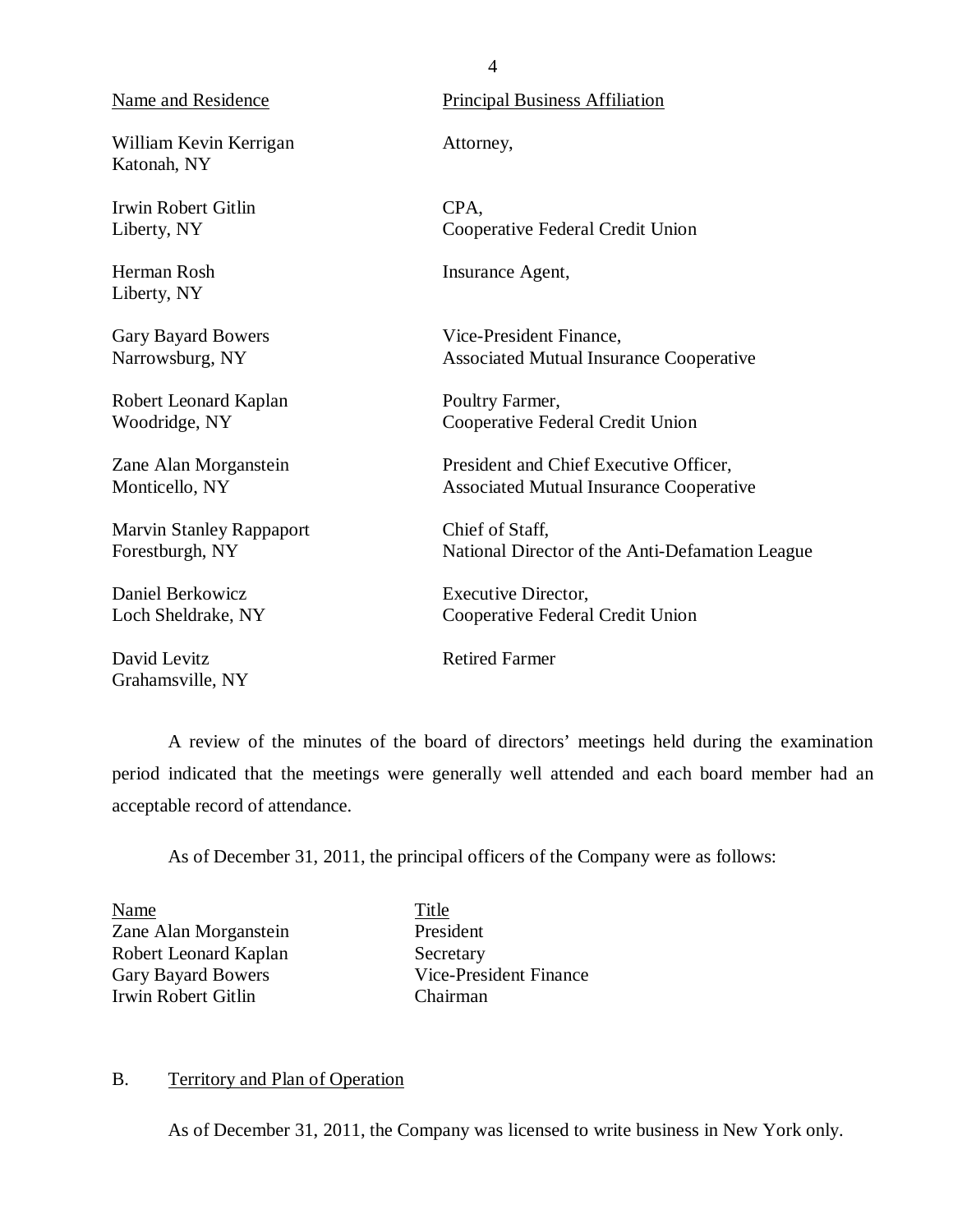As of the examination date, the Company was authorized to transact the kinds of insurance as defined in the following numbered paragraphs of Section 1113(a) of the New York Insurance Law:

| Paragraph | <b>Line of Business</b>                    |
|-----------|--------------------------------------------|
| 4         | Fire                                       |
| 5         | Miscellaneous property                     |
| 6         | Water damage                               |
| 7         | Burglary and theft                         |
| 8         | Glass                                      |
| 9         | Boiler and machinery                       |
| 10        | Elevator                                   |
| 11        | Animal                                     |
| 12        | Collision                                  |
| 13        | Personal injury liability                  |
| 14        | Property damage liability                  |
| 19        | Motor vehicle and aircraft physical damage |
| 20        | Marine and inland marine                   |

Based on the lines of business for which the Company is licensed and the Company's current capital structure, and pursuant to the requirements of Articles 13, 41 and 66 of the New York Insurance Law, the Company is required to maintain a minimum surplus to policyholders in the amount of \$475,000.

At December 31, 2011, the Company wrote insurance business through independent agents. The Company's predominate lines of business are commercial multiple peril and homeowners' multiple peril, which accounted for 92.71% and 3.06% respectively of the Company's 2011 direct written business.

The following schedule shows the direct premiums written by the Company during the period under examination:

| Calendar Year | <b>Total Premiums</b> |  |  |
|---------------|-----------------------|--|--|
| 2007          | \$10,100,311          |  |  |
| 2008          | \$8,947,245           |  |  |
| 2009          | \$8,545,646           |  |  |
| 2010          | \$7,624,725           |  |  |
| 2011          | \$7,126,612           |  |  |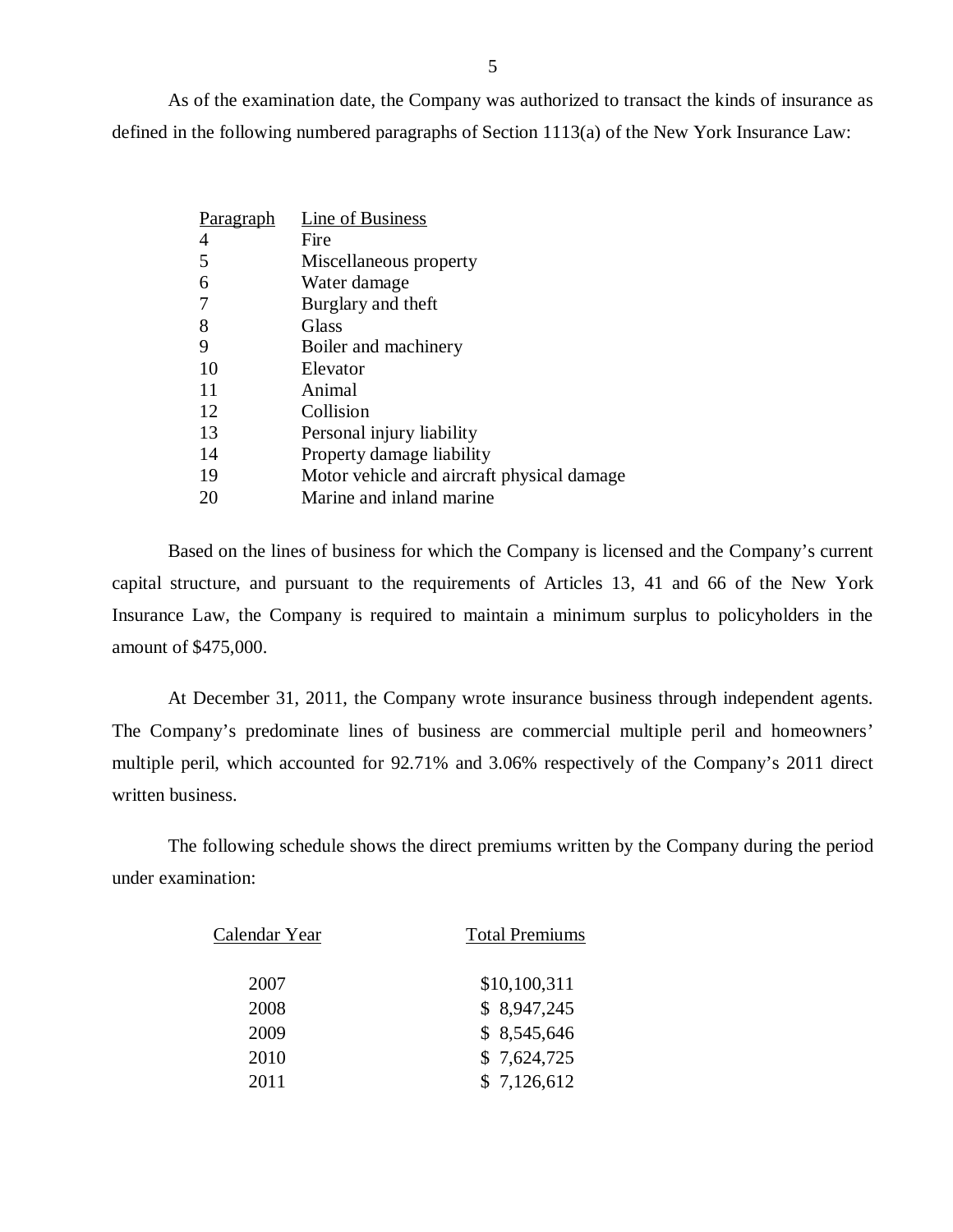# <span id="page-7-0"></span>C. Reinsurance

## Assumed

The Company did not assume business during the examination period.

# **Ceded**

The Company has structured its ceded reinsurance program as follows:

| Type of Treaty                                                                                | Cession                                                                                                                                                       |  |  |
|-----------------------------------------------------------------------------------------------|---------------------------------------------------------------------------------------------------------------------------------------------------------------|--|--|
| <b>Multiline Excess of Loss</b>                                                               |                                                                                                                                                               |  |  |
| <b>Property</b><br>100% authorized                                                            | \$850,000 excess of \$150,000 each loss,<br>each risk, limit \$2,550,000 each loss<br>occurrence.                                                             |  |  |
| <b>Casualty</b>                                                                               | \$850,000 excess of \$150,000 each loss                                                                                                                       |  |  |
| 100% authorized                                                                               | occurrence.                                                                                                                                                   |  |  |
|                                                                                               | As respects fire damage legal liability:<br>\$500,000 excess of \$1,000,000 each loss<br>occurrence.                                                          |  |  |
| <b>Casualty and Property combined</b>                                                         | As respects any one occurrence including<br>one or more property and one or more<br>casualty classes, \$150,000 excess<br>οf<br>\$150,000 any one occurrence. |  |  |
| <b>Homeowners</b>                                                                             | \$450,000 excess of \$50,000 each loss, each                                                                                                                  |  |  |
| 100% authorized                                                                               | risk, limit \$1,350,000 each loss occurrence.                                                                                                                 |  |  |
| <b>Casualty Clash</b>                                                                         | \$1,000,000 excess of \$1,000,000 each loss                                                                                                                   |  |  |
| 100% authorized                                                                               | occurrence.                                                                                                                                                   |  |  |
| <b>Property Catastrophe Excess of Loss</b><br>$(4 \text{ layers} - 100\% \text{ authorized})$ | \$8,500,000 excess of \$400,000 each loss<br>occurrence (97.5% of first \$5,000,000<br>excess of \$400,000 and 100% on the<br>remaining \$3,500,000).         |  |  |
| <b>Property Facultative Per Risk Excess of Loss</b>                                           | \$500,000 excess of \$500,000 each loss,                                                                                                                      |  |  |
| 100% authorized                                                                               | each risk. (homeowners business)                                                                                                                              |  |  |
| <b>Casualty Facultative Excess of Loss</b>                                                    | \$1,000,000 excess of \$1,000,000 each loss                                                                                                                   |  |  |
| 100% authorized                                                                               | occurrence, each Policy.                                                                                                                                      |  |  |
| Equipment Breakdown Quota Share                                                               | 100% Quota Share on all policies classified                                                                                                                   |  |  |
| 100% authorized                                                                               | as equipment breakdown.                                                                                                                                       |  |  |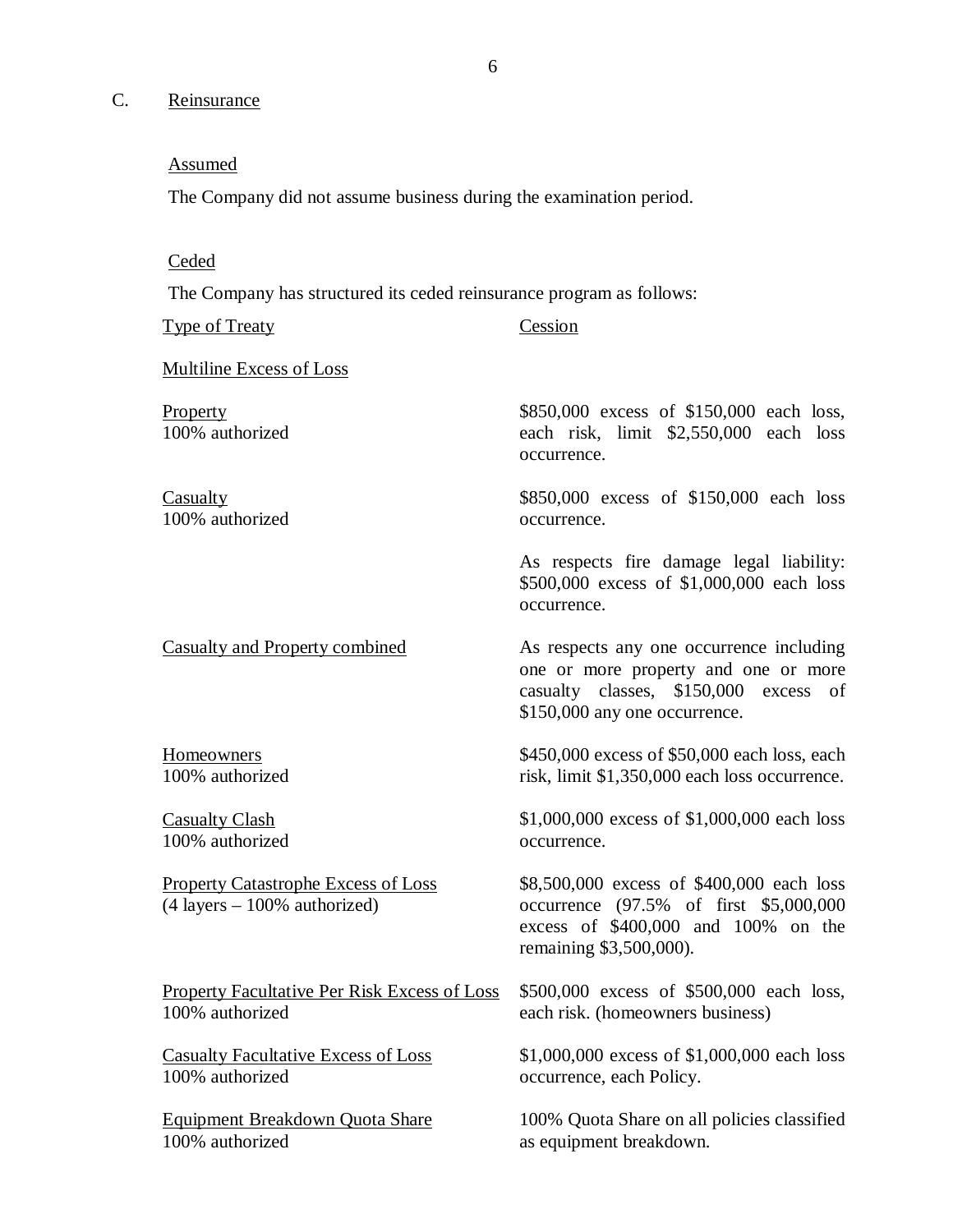<span id="page-8-0"></span>All significant ceded reinsurance agreements in effect as of the examination date were reviewed and found to contain the required clauses, including an insolvency clause meeting the requirements of Section 1308 of the New York Insurance Law.

Examination review found that the Schedule F data reported by the Company in its filed annual statement accurately reflected its reinsurance transactions. Additionally, management has represented that all material ceded reinsurance agreements transfer both underwriting and timing risk as set forth in SSAP No. 62. Representations were supported by an attestation from the Company's Chief Executive Officer and Chief Financial Officer pursuant to the NAIC Annual Statement Instructions. Additionally, examination review indicated that the Company was not a party to any finite reinsurance agreements. All ceded reinsurance agreements were accounted for utilizing reinsurance accounting as set forth in SSAP No. 62.

#### D. Holding Company System

As of December 31, 2011, the Company was not a member of a holding company system.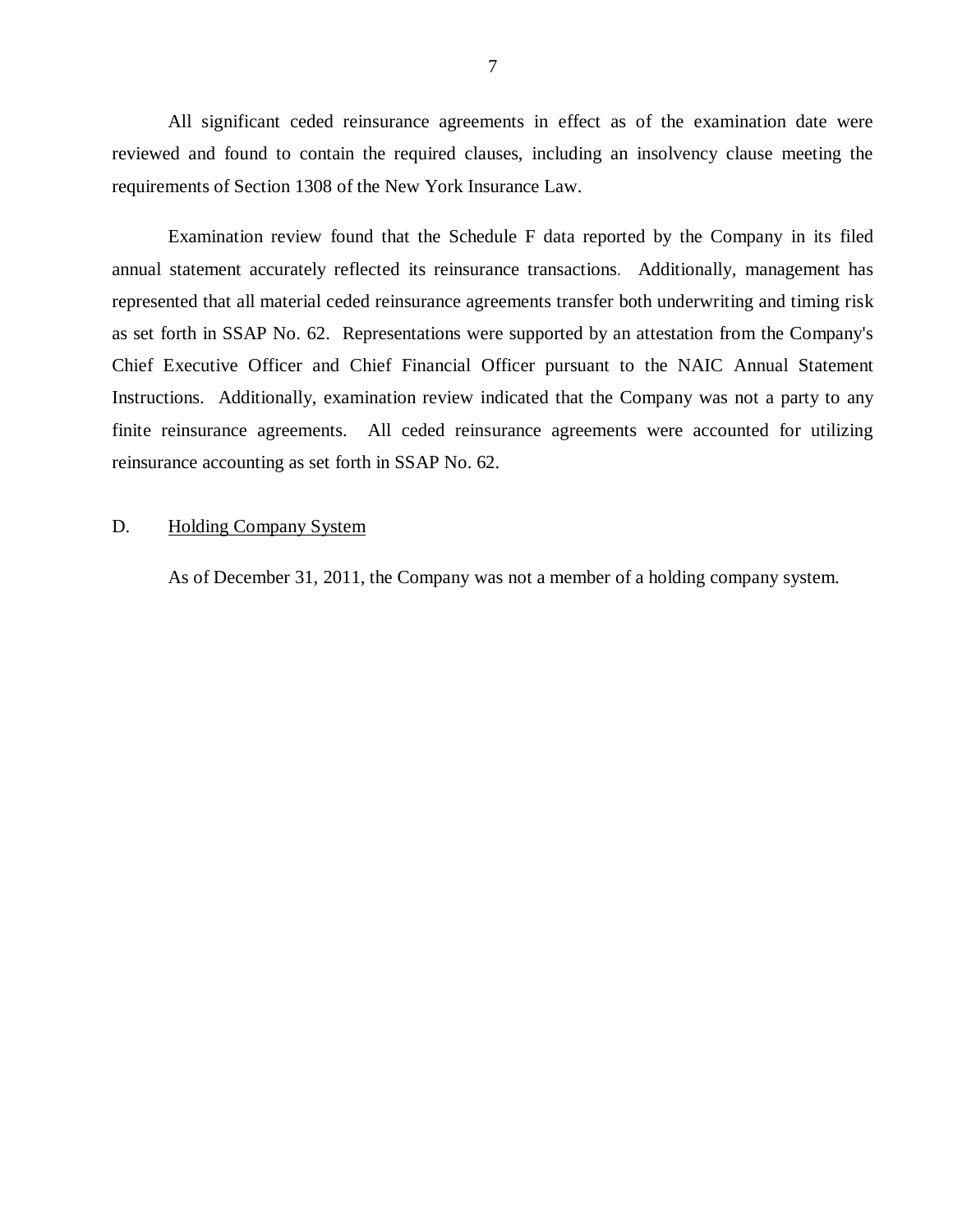### E. Significant Operating Ratios

The following ratios have been computed as of December 31, 2011, based upon the results of this examination:

| Net premiums written to surplus as regards policyholders                                  | 55% |
|-------------------------------------------------------------------------------------------|-----|
| Liabilities to liquid assets (cash and invested assets less investments<br>in affiliates) | 65% |
| Premiums in course of collection to surplus as regards policyholders                      | 2%  |

All of the above ratios fall within the benchmark ranges set forth in the Insurance Regulatory Information System of the National Association of Insurance Commissioners.

The underwriting ratios presented below are on an earned/incurred basis and encompass the fiveyear period covered by this examination:

|                                              | Amounts      | Ratios         |
|----------------------------------------------|--------------|----------------|
| Losses and loss adjustment expenses incurred | \$25,283,400 | 68.80%         |
| Other underwriting expenses incurred         | 13,020,430   | 35.43          |
| Net underwriting loss                        | (1,556,842)  | (4.24)         |
| Premiums earned                              | \$36,746,988 | <u>100.00%</u> |

#### F. Accounts and Records

Upon review of the claim files, it was noted that the Company does not keep copies of checks paid for loss adjustment expenses. It was not possible to verify the signer(s) of the checks and the third party name the check was issued to.

It is recommended that the Company keep copies of checks paid for loss adjustment expenses.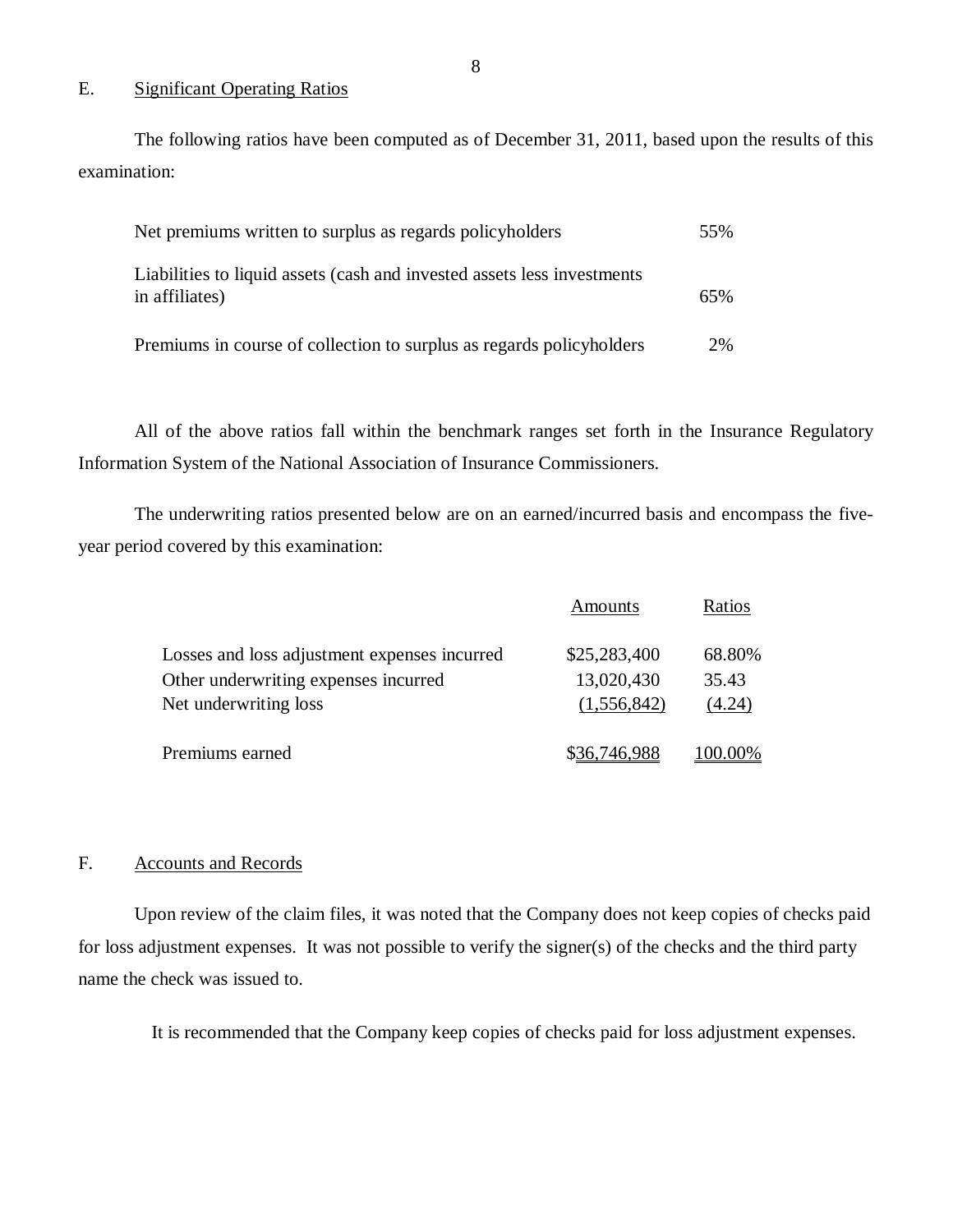**3. FINANCIAL STATEMENTS** 

## A Balance Sheet

The following shows the assets, liabilities and surplus as regards policyholders as of December 31, 2011 as determined by this examination and as reported by the Company:

| <b>Assets</b>                                                         |               | Assets Not         | Net Admitted  |
|-----------------------------------------------------------------------|---------------|--------------------|---------------|
|                                                                       | <b>Assets</b> | Admitted           | <b>Assets</b> |
| <b>Bonds</b>                                                          | \$18,184,903  | \$<br>$\mathbf{0}$ | \$18,184,903  |
| Common stocks                                                         | 1,160,034     | $\boldsymbol{0}$   | 1,160,034     |
| Properties occupied by the Company                                    | 298,345       | 0                  | 298,345       |
| Properties held for the production of income                          | 117,110       | $\mathbf{0}$       | 117,110       |
| Cash, cash equivalents and short-term investments                     | 4,857,144     | $\theta$           | 4,857,144     |
| Receivables for securities                                            | 104           | $\theta$           | 104           |
| Investment income due and accrued                                     | 85,246        | $\theta$           | 85,246        |
| Uncollected premiums and agents' balances in the course of collection | 215,279       | 3,377              | 211,902       |
| Deferred premiums, agents' balances and installments booked but       |               |                    |               |
| deferred and not yet due                                              | 1,809,884     | $\boldsymbol{0}$   | 1,809,884     |
| Amounts recoverable from reinsurers                                   | 237,804       | $\theta$           | 237,804       |
| Current federal and foreign income tax recoverable and interest       |               |                    |               |
| thereon                                                               | 134,277       | $\theta$           | 134,277       |
| Net deferred tax asset                                                | 773,398       | 440,437            | 332,961       |
| Electronic data processing equipment and software                     | 50,974        | $\theta$           | 50,974        |
| Furniture and equipment, including health care delivery assets        | 22,332        | 22,332             | 0             |
| Equities $\&$ deposits in pools $\&$ associations                     | 139,707       | $\theta$           | 139,707       |
| Miscellaneous receivable                                              | 3,182         | 3,182              | $\theta$      |
| Credit card and ACH receipts receivable                               | 11,768        | $\boldsymbol{0}$   | 11,768        |
|                                                                       |               |                    |               |
| <b>Total Assets</b>                                                   | \$28,101,491  | \$469,328          | \$27,632,163  |
|                                                                       |               |                    |               |
| Liabilities                                                           |               |                    |               |
| Losses and loss adjustment expenses                                   |               |                    | \$13,012,742  |
| Commissions payable, contingent commissions and other similar charges |               |                    | 161,380       |
| Other expenses (excluding taxes, licenses and fees)                   |               |                    | 657,181       |
| Taxes, licenses and fees (excluding federal and foreign income taxes) |               |                    | 403           |
| Unearned premiums                                                     |               |                    | 3,671,486     |
| Advance premium                                                       |               |                    | 82,600        |
| Ceded reinsurance premiums payable (net of ceding commissions)        |               |                    | 68,498        |
| Amounts withheld or retained by company for account of others         |               |                    | 13,228        |
| Payable for fixed assets                                              |               |                    | 18,355        |
| <b>Total liabilities</b>                                              |               |                    | \$17,685,873  |
|                                                                       |               |                    |               |
| Minimum and special contingent surplus                                |               | 800,000            |               |
| Unassigned funds (surplus)                                            |               | 9,146,290          |               |
| Surplus as regards policyholders                                      |               |                    | \$ 9,946,290  |
|                                                                       |               |                    |               |
| Total Liabilities, Surplus and Other Funds                            |               |                    | \$27,632,163  |

Note: The Internal Revenue Service did not audit the Company's Federal income tax returns covering tax years 2008 through 2011. The examiner is unaware of any potential exposure of the Company to any tax assessment and no liability has been established herein relative to such contingency.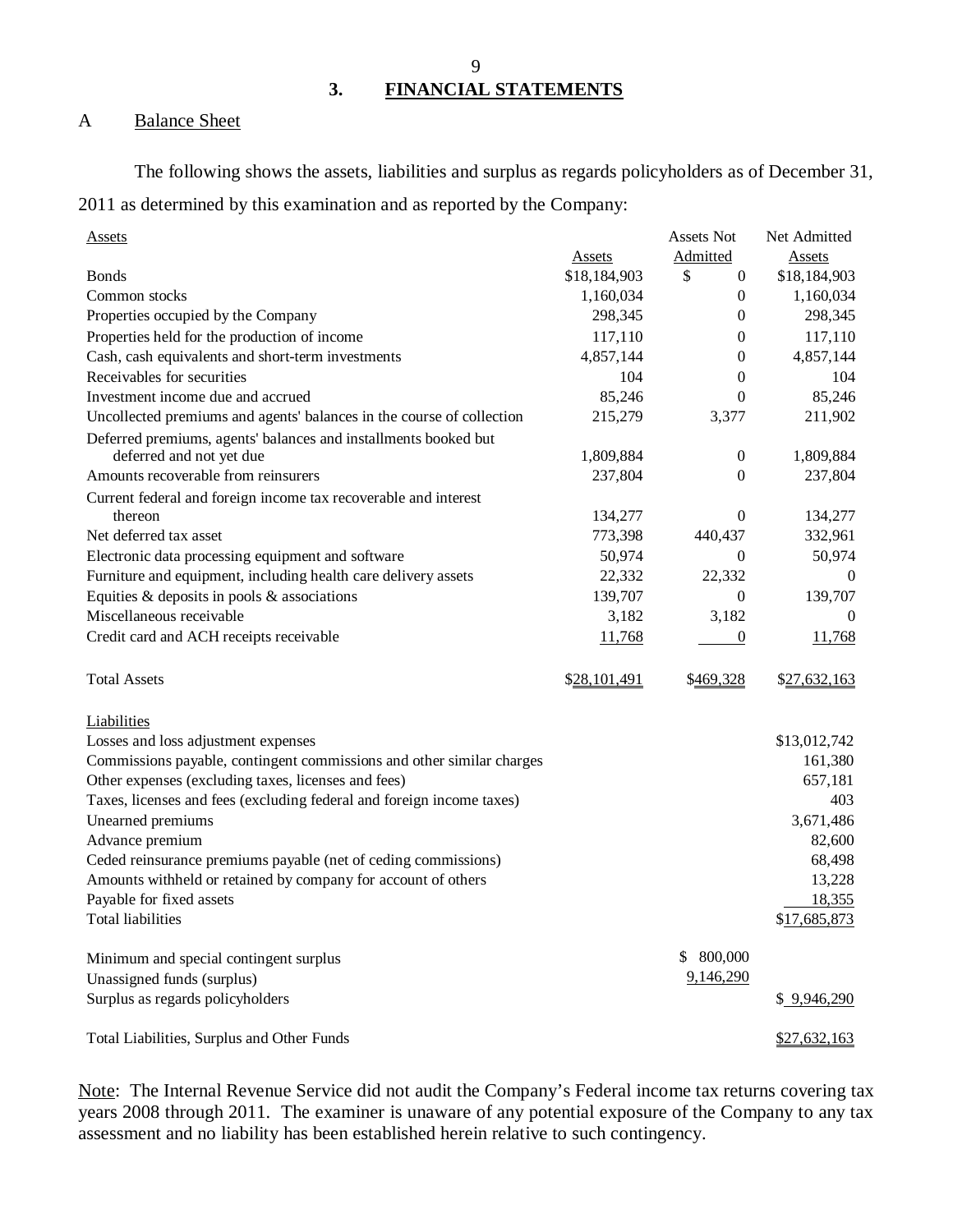# B. Statement of Income

Surplus as regards policyholders increased \$2,264,026 during the five-year examination period January 1, 2007 through December 31, 2011, detailed as follows:

| <b>Underwriting Income</b>                                                                  |               |              |
|---------------------------------------------------------------------------------------------|---------------|--------------|
| Premiums earned                                                                             |               | \$36,746,988 |
| Deductions:                                                                                 |               |              |
| Losses and loss adjustment expenses incurred                                                | \$25,283,400  |              |
| Other underwriting expenses incurred                                                        | 13,020,430    |              |
| Total underwriting deductions                                                               |               | 38,303,830   |
| Net underwriting gain or (loss)                                                             |               | (1,556,842)  |
| Investment Income                                                                           |               |              |
| Net investment income earned                                                                | \$4,172,189   |              |
| Net realized capital gain                                                                   | 47,929        |              |
| Net investment gain or (loss)                                                               |               | 4,220,118    |
| Other Income                                                                                |               |              |
| Net gain or (loss) from agents' or premium balances charged off                             | 131,711<br>\$ |              |
| Finance and service charges not included in premiums                                        | 539,102       |              |
| Aggregate write-ins for miscellaneous income                                                | 362,318       |              |
|                                                                                             |               |              |
| Total other income                                                                          |               | 1,033,131    |
| Net income before dividends to policyholders and before federal<br>and foreign income taxes |               | \$3,696,407  |
| Dividends to policyholders                                                                  |               | $\theta$     |
| Net income after dividends to policyholders but before federal<br>and foreign income taxes  |               | \$3,696,407  |
| Federal and foreign income taxes incurred                                                   |               | 1,161,656    |
| Net Income                                                                                  |               | \$2,534,751  |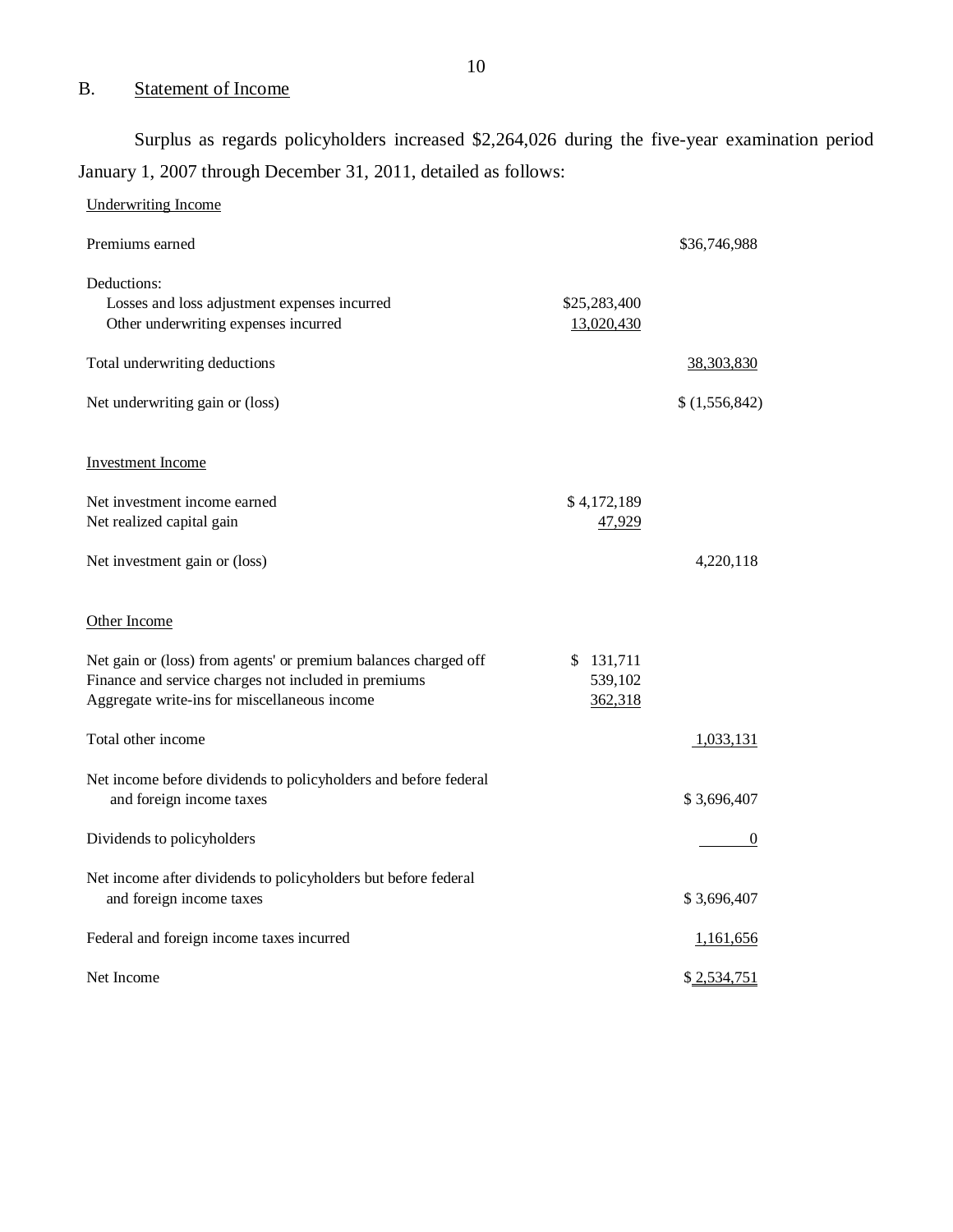Surplus as regards policyholders per report on examination as of December 31, 2006

| \$7,682,264 |  |
|-------------|--|
|             |  |

|                                                                                       | Gains in<br>Surplus | Losses in<br>Surplus |             |
|---------------------------------------------------------------------------------------|---------------------|----------------------|-------------|
| Net income                                                                            | \$2,534,751         |                      |             |
| Net unrealized capital gains or (losses)                                              |                     | 235,745              |             |
| Change in net deferred income tax                                                     | 113,228             |                      |             |
| Change in nonadmitted assets                                                          | 0                   | 148,208              |             |
| Net increase (decrease) in surplus                                                    | \$2,647,979         | \$383,953            | \$2,264,026 |
| Surplus as regards policyholders per report on<br>examination as of December 31, 2011 |                     |                      | \$9.946.290 |

# **4. LOSSES AND LOSS ADJUSTMENT EXPENSES**

The examination liability for the captioned items of \$13,012,742 is the same as reported by the Company as of December 31, 2011. The examination analysis was conducted based on statistical information contained in the Company's internal records and in its filed annual statements.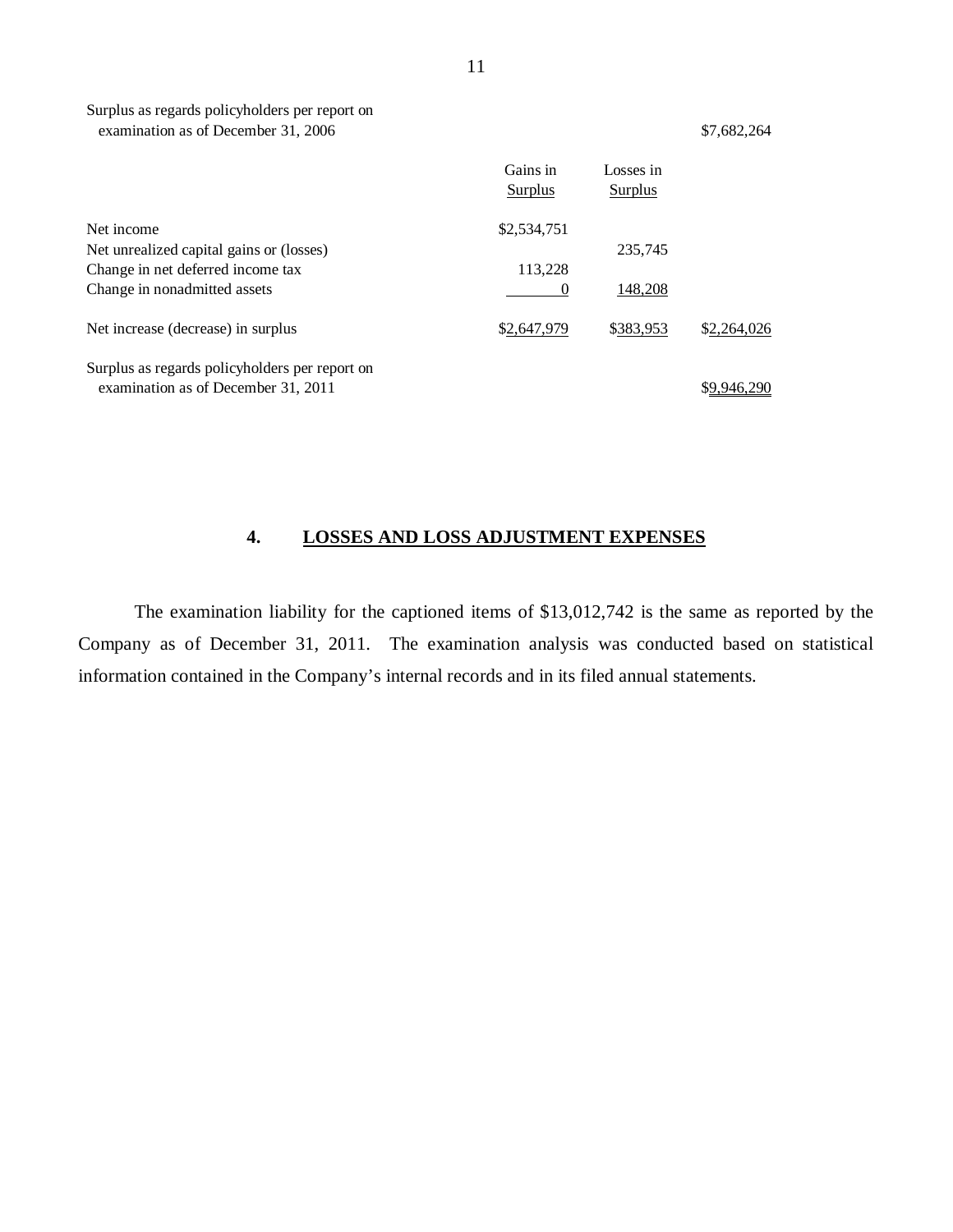# **5. COMPLIANCE WITH PRIOR REPORT ON EXAMINATION**

The prior report on examination contained five recommendations as follows (page numbers refer to the prior report):

### ITEM PAGE NO.

#### A. Accounts and Records

i Backing up of Premium Detail Data It is recommended that henceforth, the Company generate a back of the premium detail data information supporting its annual and quarterly statement filings with this Department and be able to produce same upon examination.

The Company has complied with this recommendation.

ii Recording Securities Transactions at the Trade Date vs. Settlement Date It is recommended that the Company record bond and stock acquisitions and disposals on the trade date, and not on the settlement date, except for the acquisition of private placement securities, which should be recorded on the funding date, in accordance with SSAP No. 26, paragraph 4 (for bonds); SSAP No. 30, paragraph 5 (for common stocks); SSAP No. 32, paragraph 10 (for preferred stocks) and SSAP No. 43, paragraph 6 (for loan-backed and structured securities).

The Company has complied with this recommendation.

iii Custodian Agreement

It is recommended that the Company remain mindful of the provisions of the NAIC Financial Condition Examiner Handbook for any future custodial agreements being entered into. The Company should also endeavor to correctly complete the Annual Statement General Interrogatories relative to the compliance of its custodial agreement(s) with the requirements of the NAIC Financial Condition Examiners Handbook, henceforth.

The Company has complied with this recommendation.

iv Real Estate Appraisal

It is recommended that the Company comply with the requirements of SSAP No. 40, paragraph 12 and maintain an appraisal that is no more than five years old as of the reporting date, for all properties held for production of income. 10

The Company has complied with this recommendation.

9

9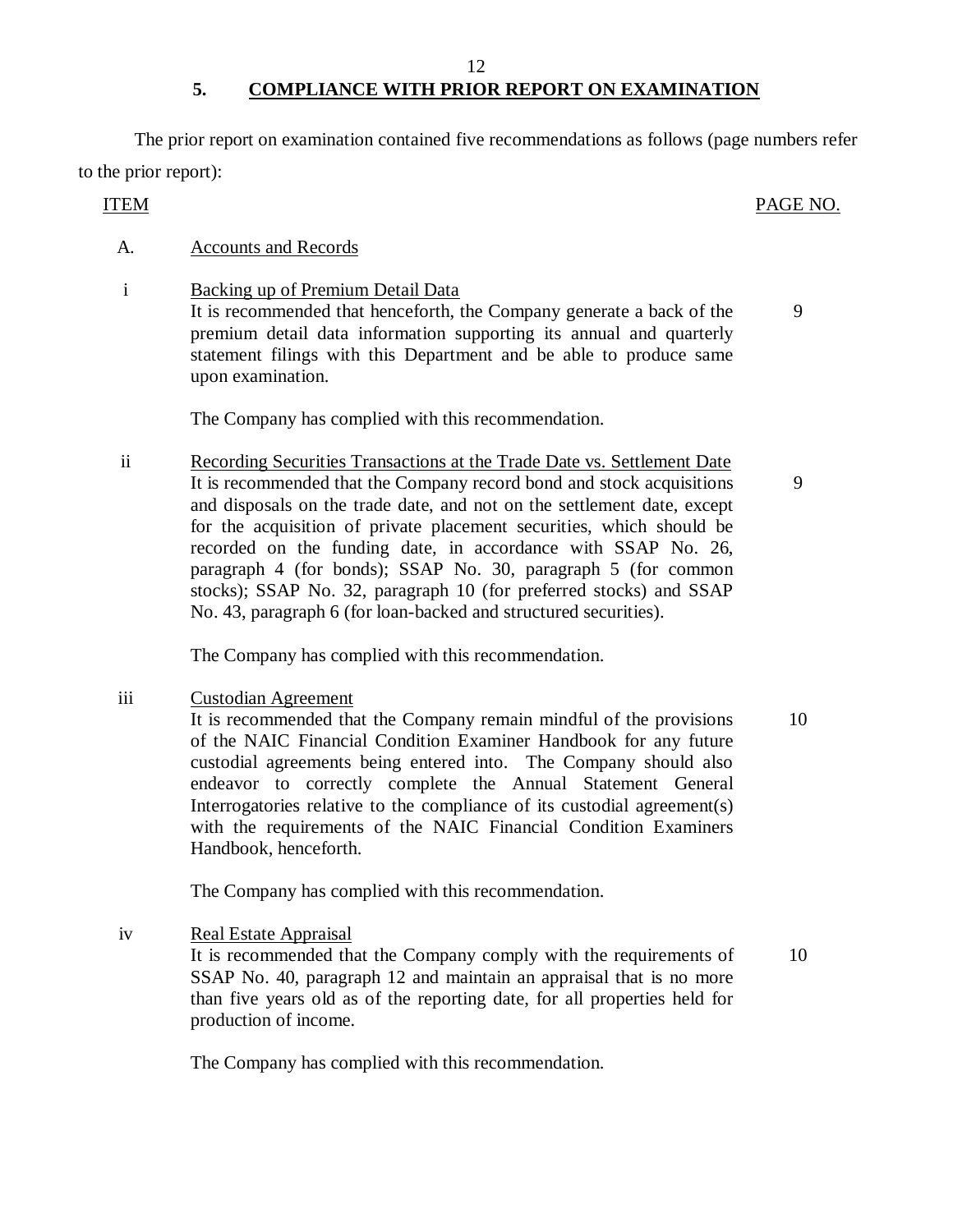## <span id="page-14-0"></span>B. Market Conduct Activities

It is recommended that the Company ensure that the wording included in its producer termination letters fully complies with Part 218.5(a) of Regulation 90 at all times. Note that a similar recommendation made during the previous examination. 15

The Company has complied with this recommendation.

## **6. SUMMARY OF COMMENTS AND RECOMMENDATIONS**

## ITEM

### PAGE NO.

A. Accounts and Records It is recommended that the Company keep copies of checks paid for loss adjustment expenses. 8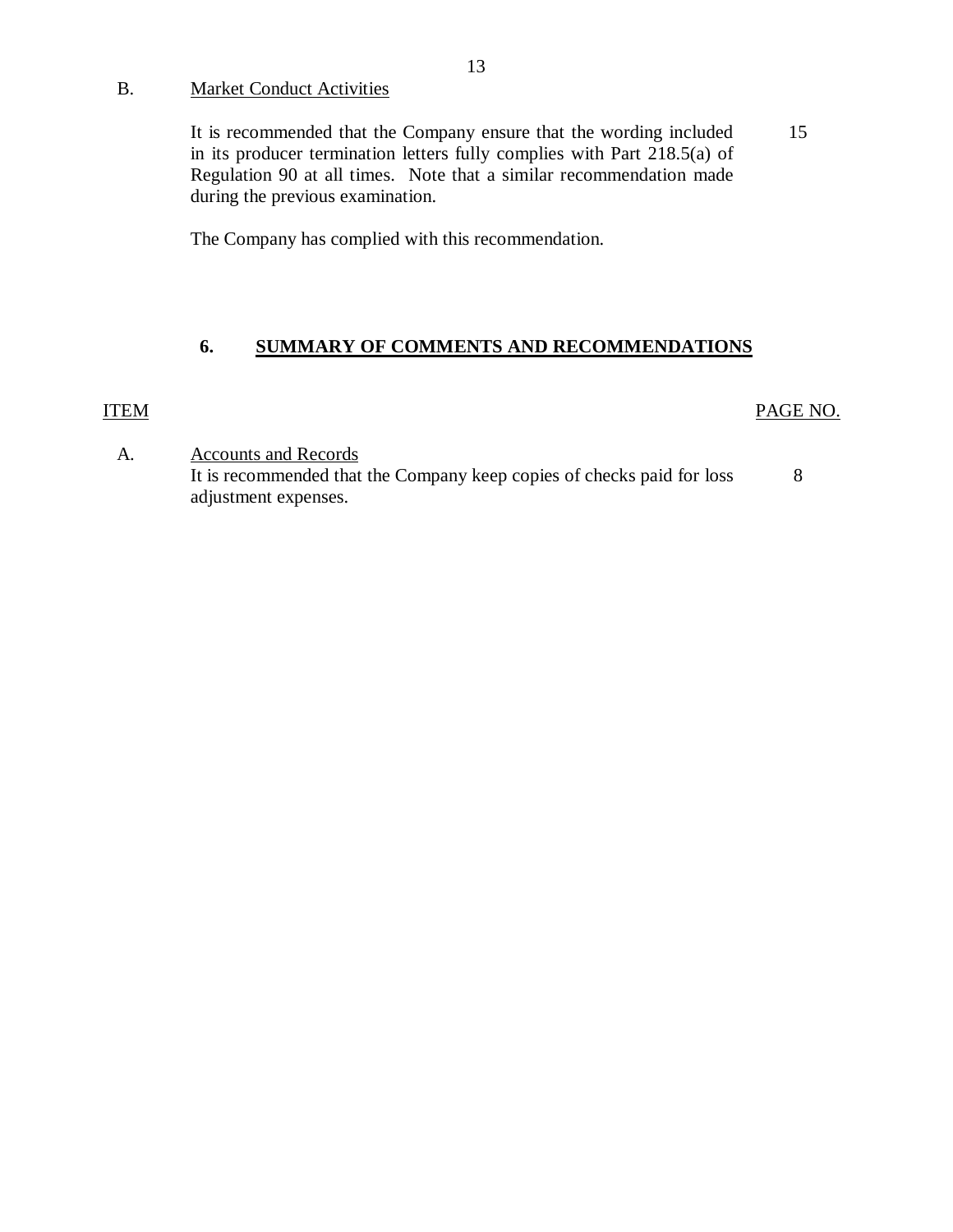Respectfully submitted,

/s/ Joseph Revers, CFE Senior Insurance Examiner

STATE OF NEW JERSEY ) )ss: COUNTY OF SUSSEX (

JOSEPH REVERS, being duly sworn, deposes and says that the foregoing report, subscribed by

him, is true to the best of his knowledge and belief.

 $\sqrt{s/}$ 

Joseph Revers

Subscribed and sworn to before me

this  $\_\_\_\_\_\$  day of  $\_\_\_\_\_\_\_\_\_\_\_\_$ , 2013.